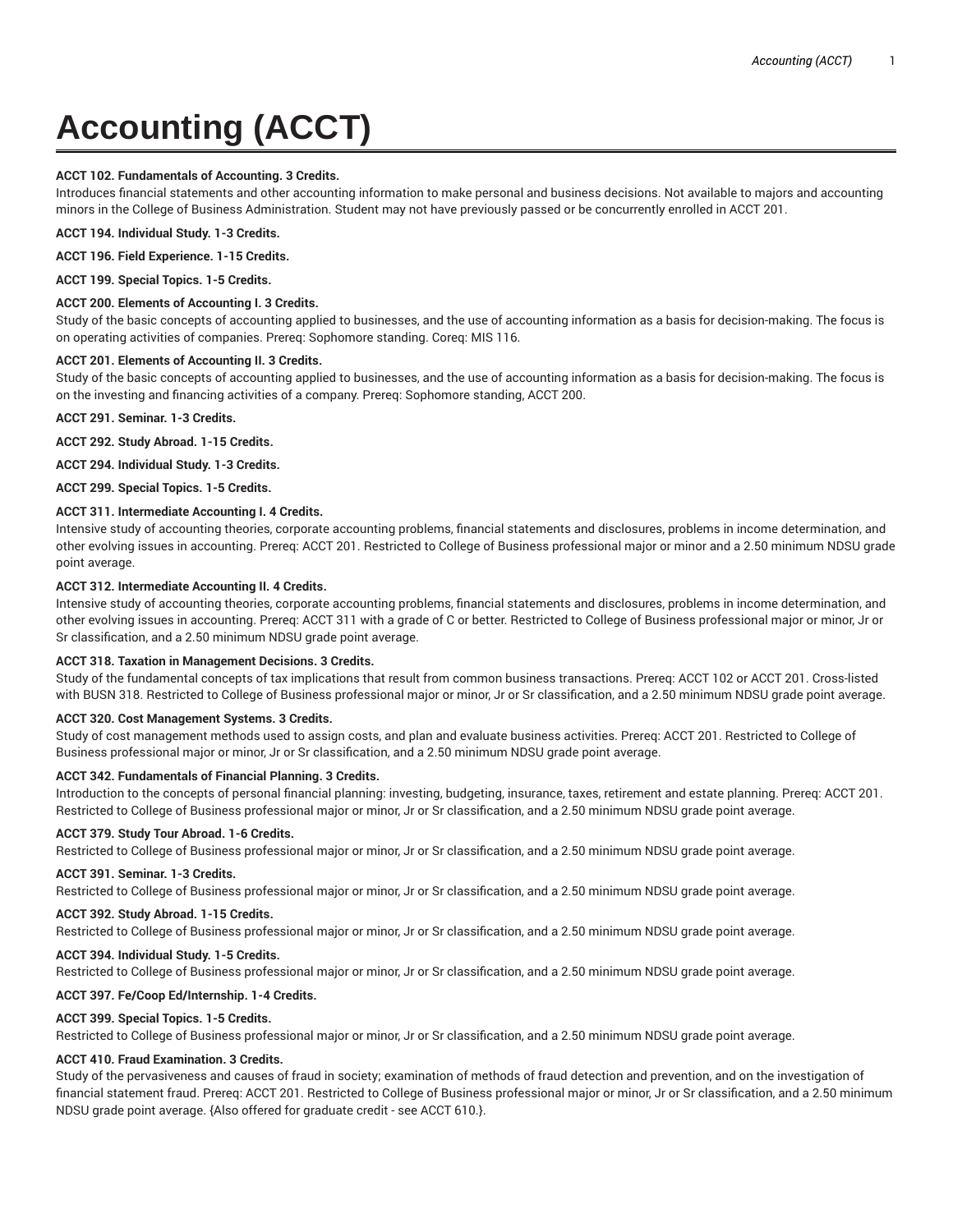# **ACCT 411. Advanced Fraud Examination. 3 Credits.**

Advanced application of fraud examination principles that encompass the investigation and prevention of fraudulent financial transactions. Coursework is focused on the analysis of fraudulent financial statements and fieldwork involving actual organizations. Prereq: ACCT 410. Restricted to College of Business professional major or minor, Jr or Sr classification, and a 2.50 minimum NDSU grade point average. {Also offered for graduate credit - see ACCT 611.}.

# **ACCT 412. Computer Crime, Forensics, and Investigation. 3 Credits.**

Introduction to the technical and legal aspects of obtaining and analyzing digital information for use as evidence in civil, criminal, or administrative cases. Prereq: MIS 320 and ACCT 410 or MIS 376 or CSCI 372 and students must be College of Business students who have been admitted to the professional program and have a cumulative GPA of 2.5 or higher. Cross-listed with MIS.

# **ACCT 413. Accounting Internship. 3 Credits.**

Supervised professional experience in a non-paid position. May be repeated.

# **ACCT 415. Advanced Accounting. 3 Credits.**

Study of advanced topics including consolidated statements, international operations, and derivative financial instruments. Prereq: ACCT 312 with a grade of C or better. Restricted to College of Business professional major or minor, Jr or Sr classification, and a 2.50 minimum NDSU grade point average. {Also offered for graduate credit - see ACCT 615.}.

# **ACCT 418. Tax Accounting I. 3 Credits.**

Study of the theory and principles related to the determination of taxable income and computation of federal income taxes for individuals. Prereq: A grade of C or better in ACCT 311. Restricted to College of Business professional major or minor, Jr or Sr classification, and a 2.50 minimum NDSU grade point average. {Also offered for graduate credit - see ACCT 618.}.

# **ACCT 419. Tax Accounting II. 3 Credits.**

Study of the theory and principles related to the determination of taxable income and computation of federal income taxes for partnerships, corporations, trusts and estates, and other specialized tax issues. Prereq: ACCT 418. Restricted to College of Business professional major or minor, Jr or Sr classification, and a 2.50 minimum NDSU grade point average.{Also offered for graduate credit - see ACCT 619.}.

# **ACCT 420. Accounting Information Systems. 3 Credits.**

Study of conceptual and practical aspects of accounting information systems with a focus on business processes. Practical application includes use of software in a lab setting. Prereq: ACCT 311 with a grade of C or better and MIS 320. Restricted to College of Business professional major or minor, Jr or Sr classification, and a 2.50 minimum NDSU grade point average. {Also offered for graduate credit - see ACCT 620.}.

# **ACCT 421. Auditing I. 3 Credits.**

Study of audit principles and practices including evidence gathering, internal controls, sampling and testing, report writing, ethics and legal liabilities. Prereq: ACCT 311 with a grade of C or better . Restricted to College of Business professional major or minor, Jr or Sr classification, and a 2.50 minimum NDSU grade point average.{Also offered for graduate credit - see ACCT 621.}.

# **ACCT 425. Government and Not-For-Profit Accounting. 3 Credits.**

Study of accounting standards and procedures applicable to government and not-for-profit institutions. Prereq: ACCT 311 with a grade of C or better. Restricted to College of Business professional major or minor, Jr or Sr classification, and a 2.50 minimum NDSU grade point average. {Also offered for graduate credit - see ACCT 625.}.

# **ACCT 430. Tax Practice & Research. 3 Credits.**

Study of the fundamental concepts of tax practice and tax research methods. Prereq: ACCT 418. Restricted to College of Business professional major or minor, Jr or Sr classification, and a 2.50 minimum NDSU grade point average.

# **ACCT 440. Management Control Systems. 3 Credits.**

Study of the role of cost management analysts in the design, implementation, and use of management control systems. Prereq: ACCT 320. Restricted to College of Business professional major or minor, Jr or Sr classification, and a 2.50 minimum NDSU grade point average. {Also offered for graduate credit - see ACCT 640.}.

#### **ACCT 491. Seminar. 1-5 Credits.**

Restricted to College of Business professional major or minor, Jr or Sr classification, and a 2.50 minimum NDSU grade point average.

#### **ACCT 492. Study Abroad. 1-15 Credits.**

Restricted to College of Business professional major or minor, Jr or Sr classification, and a 2.50 minimum NDSU grade point average.

#### **ACCT 494. Individual Study. 1-5 Credits.**

Restricted to College of Business professional major or minor, Jr or Sr classification, and a 2.50 minimum NDSU grade point average.

#### **ACCT 496. Field Experience. 1-15 Credits.**

Restricted to College of Business professional major or minor, Jr or Sr classification, and a 2.50 minimum NDSU grade point average.

# **ACCT 499. Special Topics. 1-5 Credits.**

Restricted to College of Business professional major or minor, Jr or Sr classification, and a 2.50 minimum NDSU grade point average.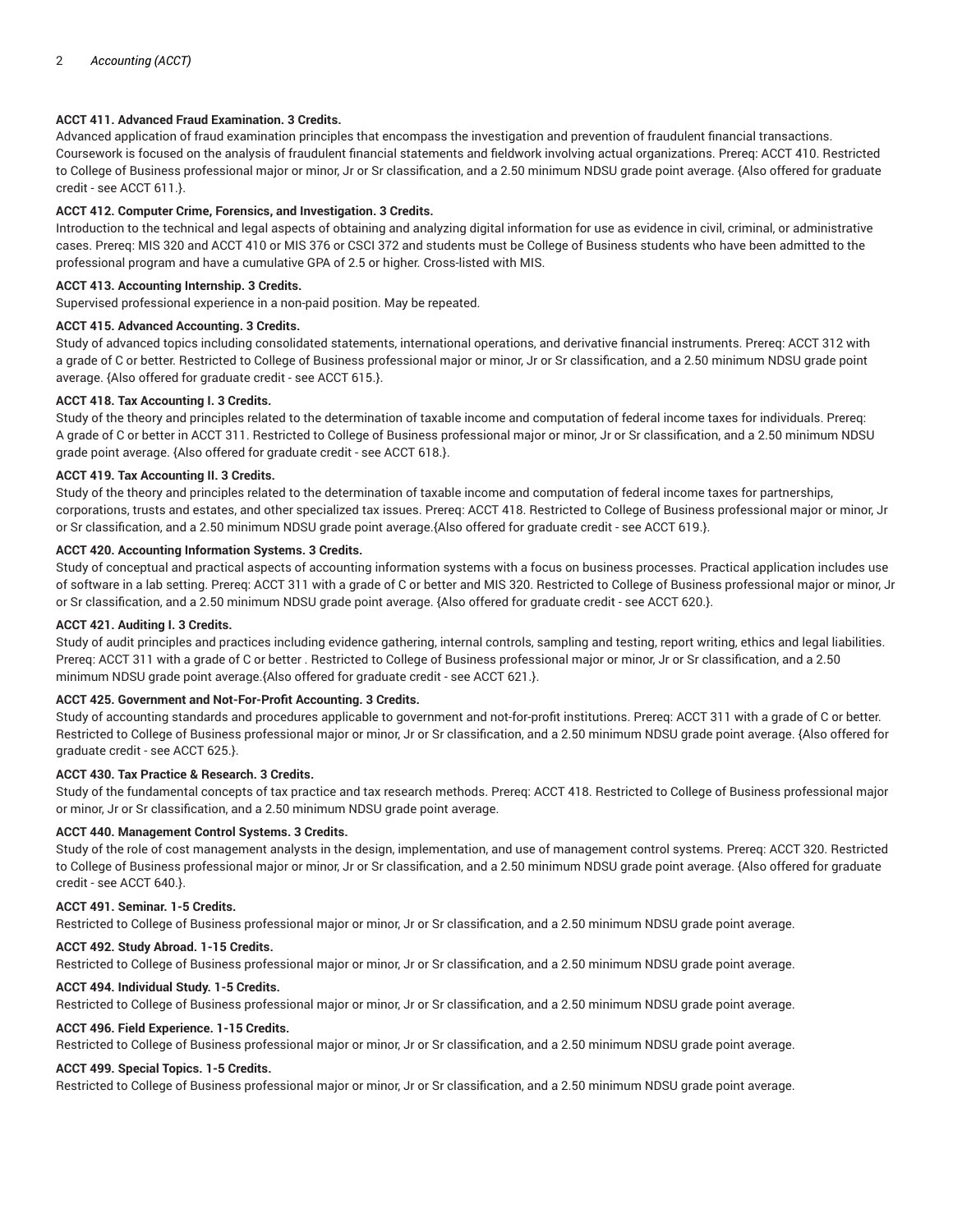# **ACCT 595. Field Experience. 1-15 Credits.**

# **ACCT 596. Special Topics. 1-5 Credits.**

# **ACCT 610. Fraud Examination. 3 Credits.**

Study of the pervasiveness and causes of fraud in society; examination of methods of fraud detection and prevention, and on the investigation of financial statement fraud. {Also offered for undergraduate credit - see ACCT 410.}.

# **ACCT 611. Advanced Fraud Examination. 3 Credits.**

Advanced application of fraud examination principles that encompass the investigation and prevention of fraudulent financial transactions. Coursework is focused on the analysis of fraudulent financial statements and fieldwork involving actual organizations. {Also offered for undergraduate credit - see ACCT 411.}.

# **ACCT 615. Advanced Accounting. 3 Credits.**

Study of advanced topics including consolidated statements, international operations, and derivative financial instruments. {Also offered for undergraduate credit - see ACCT 415.}.

# **ACCT 618. Tax Accounting I. 3 Credits.**

Study of the theory and principles related to the determination of taxable income and computation of federal income taxes for individuals. Students will prepare manual and computerized tax returns. {Also offered for undergraduate credit - see ACCT 418.}.

# **ACCT 619. Tax Accounting II. 3 Credits.**

Study of the theory and principles related to the determination of taxable income and computation of federal income taxes for partnerships, corporations, trusts and estates, and other specialized tax issues. Prereq: ACCT 618. {Also offered for undergraduate credit - see ACCT 419.}.

# **ACCT 620. Accounting Information Systems. 3 Credits.**

Study of conceptual and practical aspects of accounting information systems with a focus on business processes. Practical application includes use of software in a lab setting. {Also offered for graduate credit - see ACCT 420 .}.

# **ACCT 621. Auditing I. 3 Credits.**

Study of audit principles and practices including evidence gathering, internal controls, sampling and testing, report writing, ethics and legal liabilities. {Also offered for undergraduate credit - see ACCT 421.}.

# **ACCT 625. Government and Not-for-Profit Accounting. 3 Credits.**

Study of accounting standards and procedures applicable to government and not-for-profit institutions. {Also offered for undergraduate credit - see ACCT 425.}.

# **ACCT 640. Management Control Systems. 3 Credits.**

Study of the role of cost management analysts in the design, implementation, and use of management control systems. {Also offered for undergraduate credit - see ACCT 440.}.

# **ACCT 693. Individual Study/Tutorial. 1-5 Credits.**

# **ACCT 700. Accounting for Decision Making. 3 Credits.**

Acct 700 is a graduate course for students who do not have an undergraduate business degree. The course examines the basics of what accounting information is, how it is developed, how it is used, and what it means.

# **ACCT 701. Financial Reporting I. 3 Credits.**

In this class students will engage in an intensive study of corporate accounting problems, financial statements and disclosures, and other evolving issues in accounting. The emphasis is on the assets section of the balance sheet. Prereq: ACCT 700.

# **ACCT 702. Financial Reporting II. 3 Credits.**

In this class students will engage in an intensive study of accounting theories, corporate accounting problems, financial statements and disclosures, problems in income determination and other evolving issues in accounting. The emphasis is on the liabilities and stockholders' equity section of the balance sheet and special accounting issues such as revenue recognition and leasing. Prereq: ACCT 701.

# **ACCT 720. Strategic Cost Management. 3 Credits.**

Study of the role of cost management methods in aiding managers in all of their planning, controlling and evaluating activities; focus on the role of managerial accounting information for decision-making throughout organizational activities.

# **ACCT 722. Auditing II. 3 Credits.**

Advanced application of audit principles in organizational situations through case studies and the investigation of current issues in auditing. Prereq: ACCT 621 and approval of the MAcc Program Director.

# **ACCT 725. International Financial Reporting Standards. 3 Credits.**

Introduces the conceptual framework of International Financial Reporting Standards (IFRS) and compares the differences in accounting standards between U.S. GAAP and IFRS. Available to accounting major graduate students with intermediate accounting background.

# **ACCT 730. Legal Aspects of Business. 3 Credits.**

This course will study law related to business in the areas of agency, accountant legal liability, business organizations, contracts, debtor-creditor relationships, government regulations of business transactions, real property, sales, and the Uniform Commercial Code.